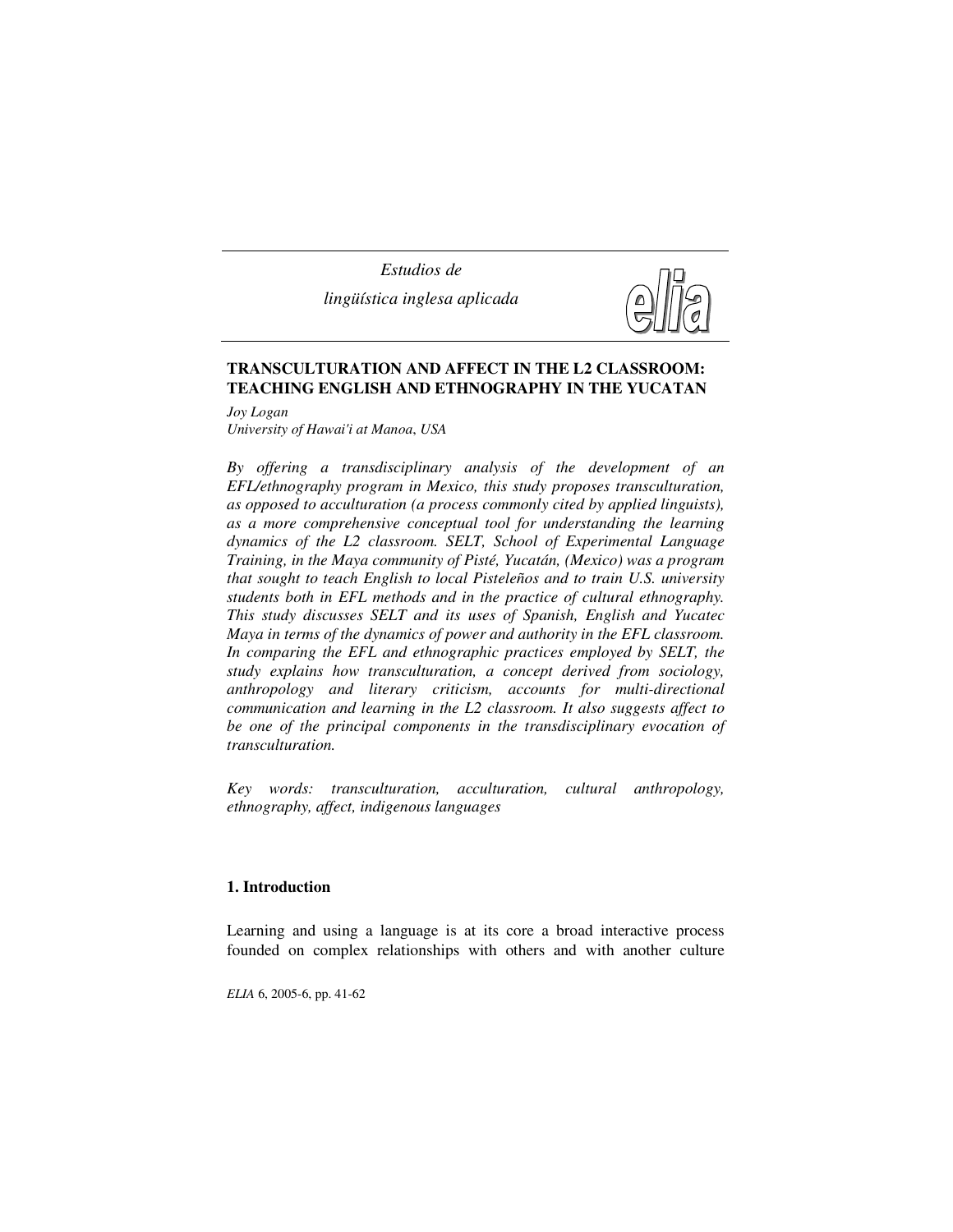(Arnold & Brown, 1999). If we understand cultural anthropology's fieldwork methods, or ethnography, as participant observation and documentation of another culture, it is feasible to hypothesize similarities between the ethnographic project and the L2 learning situation. Indeed, the kind of relational complexities inherent in second language learning are at the center of the self-reflexive modes of cultural anthropology emerging from the 1980's (Clifford & Marcus, 1986; Marcus & Fischer, 1986) that questioned ethnographic authority, in part, by reassessing the dynamics between ethnographer and informants, between observing and being observed, and between cultures in zones of contact (Pratt, 1991).<sup>1</sup> In focusing on those complex interpersonal and cross-cultural connections inherent in ethnography, anthropological practices intersect with the research domains of applied linguists who study affect and socio-cultural pragmatics as factors in the L2 learning process. Thus, while anthropological and applied linguistic disciplinary goals are clearly different, their analytical and methodological strategies may overlap within the context of considering how attitudes, emotions, anxiety, identity issues, and the dynamics of power and control engage the fields they study.

It was from this understanding of disciplinary complementarity that the School of Experimental Language Training (SELT) was initiated as a locus for the teaching of ethnography and English as a Foreign Language. SELT was part of the Field School of Experimental Ethnography (1997- 1999) created by cultural anthropologist, Quetzil Castañeda and the University of Houston. After more than a decade of research and work in the Maya community of Pisté, Yucatán, Mexico, Castañeda initiated the Field School to train U.S. students in the methods and practices of ethnography. He included the English language program as part of the Field School based on direct requests from the citizens of Pisté for instruction in English. I worked with Castañeda, as co-director of SELT, to plan and implement a language program based on the needs and desires of the families of Pisté and

 $<sup>1</sup>$  The most significant self critique emerging out of the 1980's was a questioning of discursive</sup> authority in ethnographies in terms of the politics and ethics of representation.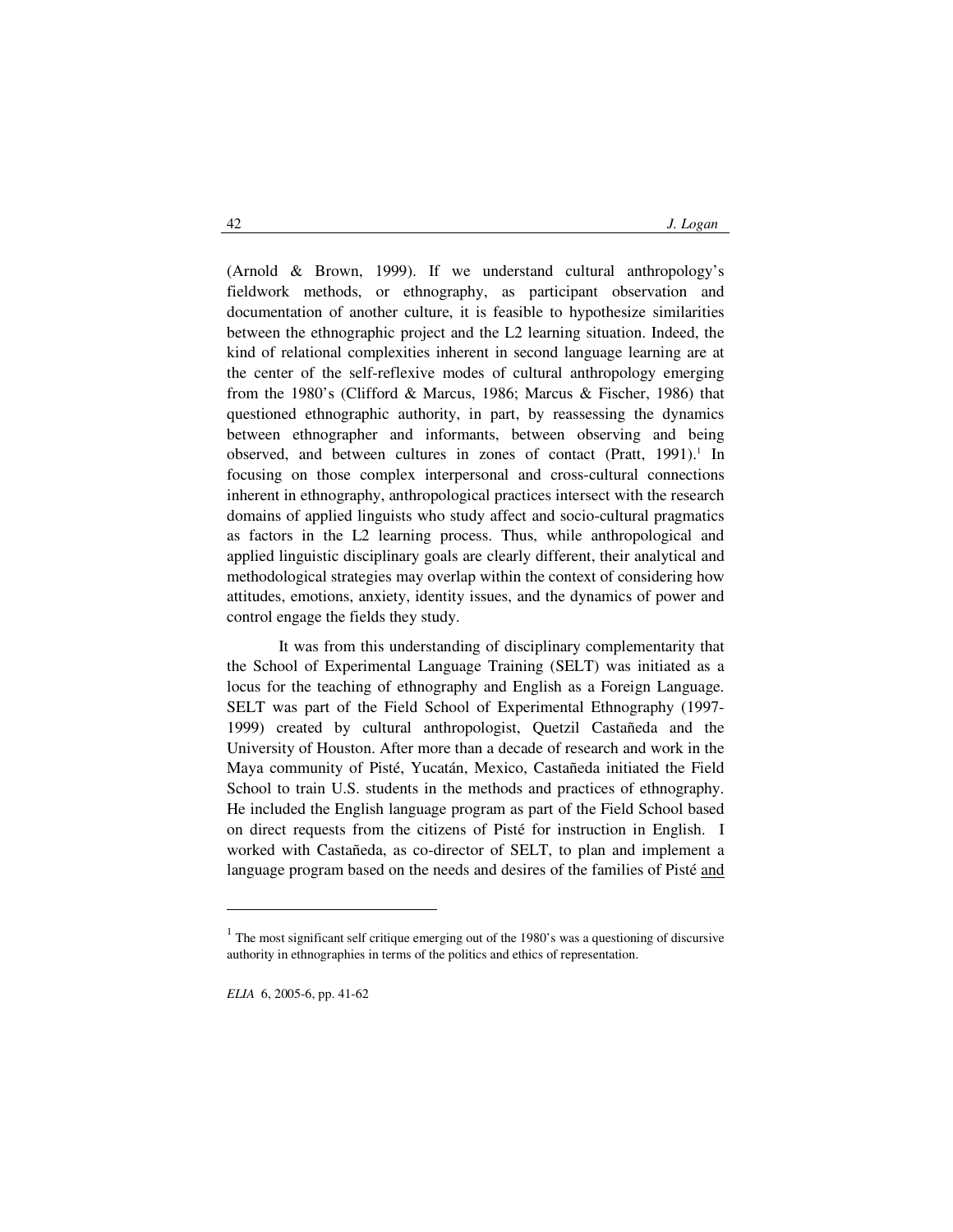$\ddot{ }$ 

to use that space for the practice of experimental ethnography as it is being theorized by Castañeda (see Castañeda & Breglia 1998).

Experimental ethnography questions the ethics of ethnography by trying to get at the possibility of undoing the standard self-other binary from which modern anthropology arose. This would allow ethnography to reposition itself within a scenario where a multiplicity of selves develop through the context and process of transculturation. Transculturation, a concept first coined by Fernando Ortiz in 1940, refers to the process of mutual adaptation that occurs when two cultures are in contact (Ortiz, 1995). This process is often based on asymmetrical relationships of power (Pratt, 1991) and supposes both a loss and a gain that results in a hybrid and new  $\text{cultural form}$ <sup>2</sup>

 Instead of documenting the "other's" culture, experimental ethnography strives to document the selves of the transculturative moment itself, or may even try to evoke such moments, wherein a new hybrid culture evolves within the "world" or parameters of the ethnographic relationship. These kinds of new contextually-defined social relationships are also what render the L2 classroom as a social community where the interactions and exchanges therein create a unique "kind of culture" (Arnold & Brown, 1999, p.19).

 In this respect, for SELT, the learning/teaching of English was not an isolated goal in and of itself. The structuring and functioning of SELT as an EFL classroom was always tied to presuppositions about the culture(s) of the classroom and how experimental ethnography could evoke moments of transculturation. These presuppositions<sup>3</sup> suggested that to facilitate such

 $2^2$  The concept of transculturation has been continually reworked (since its first use by Ortiz in examining Cuban society and history) to accommodate its utility as a critical tool in literary and cultural studies, postcolonial studies, and anthropology (see Rama, 1982; Pratt, 1991; Mignolo, 2000).

<sup>&</sup>lt;sup>3</sup> Most of these ideas evolved from taped conversations in Houston between Abdel Hernández and Quetzil Castañeda in which they discussed possibilities for the implementation of SELT as a locus for the practice of experimental ethnography in the EFL classroom.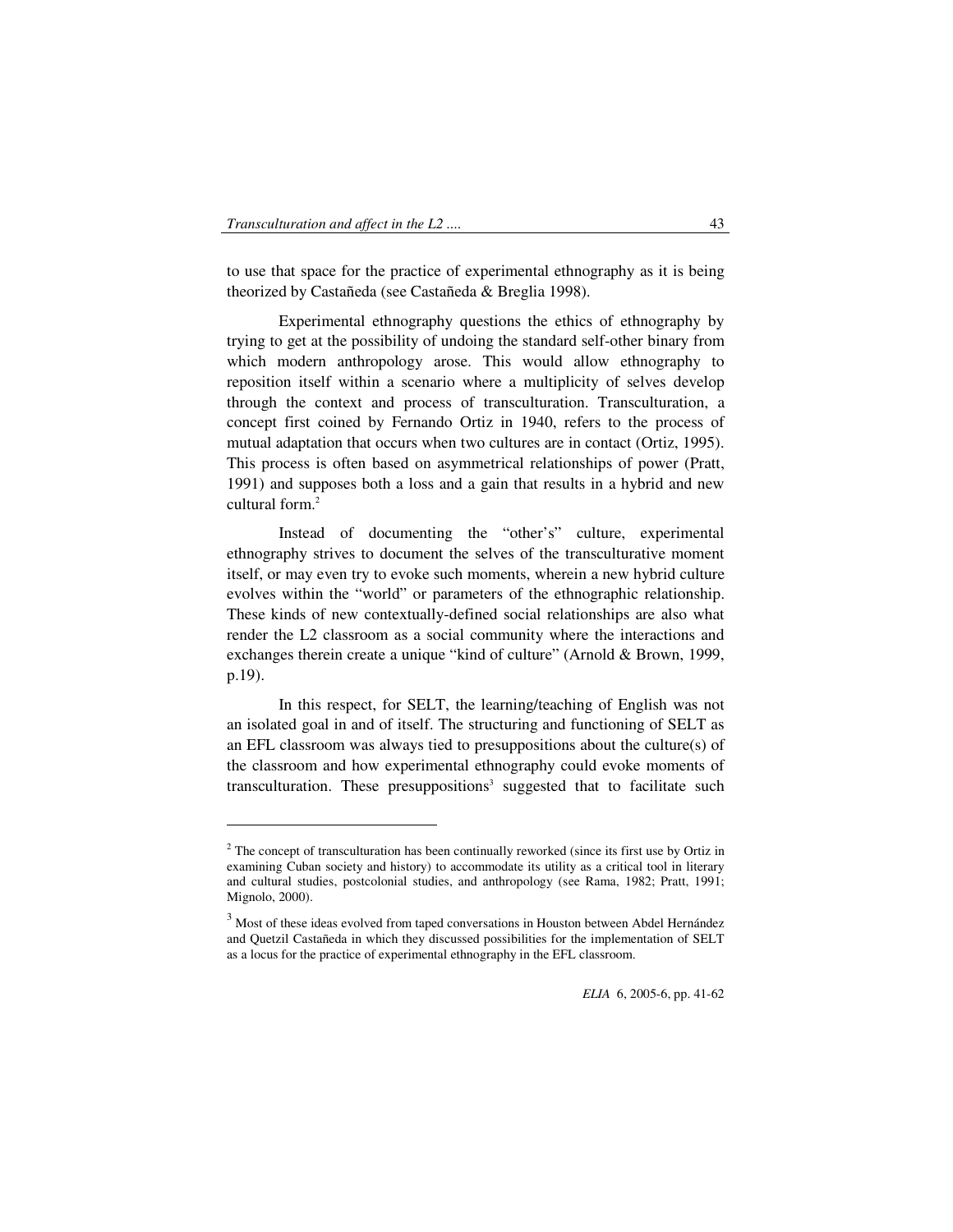moments it was necessary to concentrate on the fluidity and porous-ness of teacher-student, Pisté-Field School, and Maya-US relationships to create and reveal cultural contact zones. Within this learning and creative space we would attempt to value the Maya, their language, customs, history, legends, and traditions, at the same time that we would be teaching English. In essence, the fundamental task in SELT was to look for complementary L2 methods that would precipitate and support the kind of "transculturative" space that experimental ethnography also attempts to generate. Not only did this require a prior understanding of critical pedagogical theory, the principles of experimental ethnography, and actual experience in the classroom, it invoked those less-than-scientific and usually immeasurable factors called imagination, intuition, creativity, and spontaneity in mixing and matching L2 and ethnographical discourses to turn them into viable SELT strategies. Within current thinking about second-language acquisition the hybrid process through which SELT evolved might best be understood through contemporary ideas on humanistic and holistic pedagogical approaches, on the one hand, and on the other, through recent theorization in cross-cultural pragmatics<sup>4</sup> about power and authority in the classroom.

 I suggest this theoretical framing only as a point of reference for considering the structuring of SELT and how our intentions often paralleled key premises of these two fields of study. It was our intent in SELT to support and provide a more dialogic learning atmosphere in order to focus on interpersonal, cultural, and linguistic connections. It was our intent to provoke and document the reciprocities and multiplicities of transculturation, to reveal the movement of intercultural contact whose flow is *always* multidirectional, but whose impetus can be obscured or seemingly reduced to unidirectional by the dominant voice and presence of the anthropologist, specialist, teacher, or so-called expert. The intent of SELT was also always to focus on the nature of *intent* itself, to juxtapose *intent* with *goal*, to self-

<sup>4</sup> I am using Jenny Thomas' (1983, p. 91) definition of cross-cultural pragmatics. She has coined this term "as a shorthand way of describing not just native-non-native interactions, but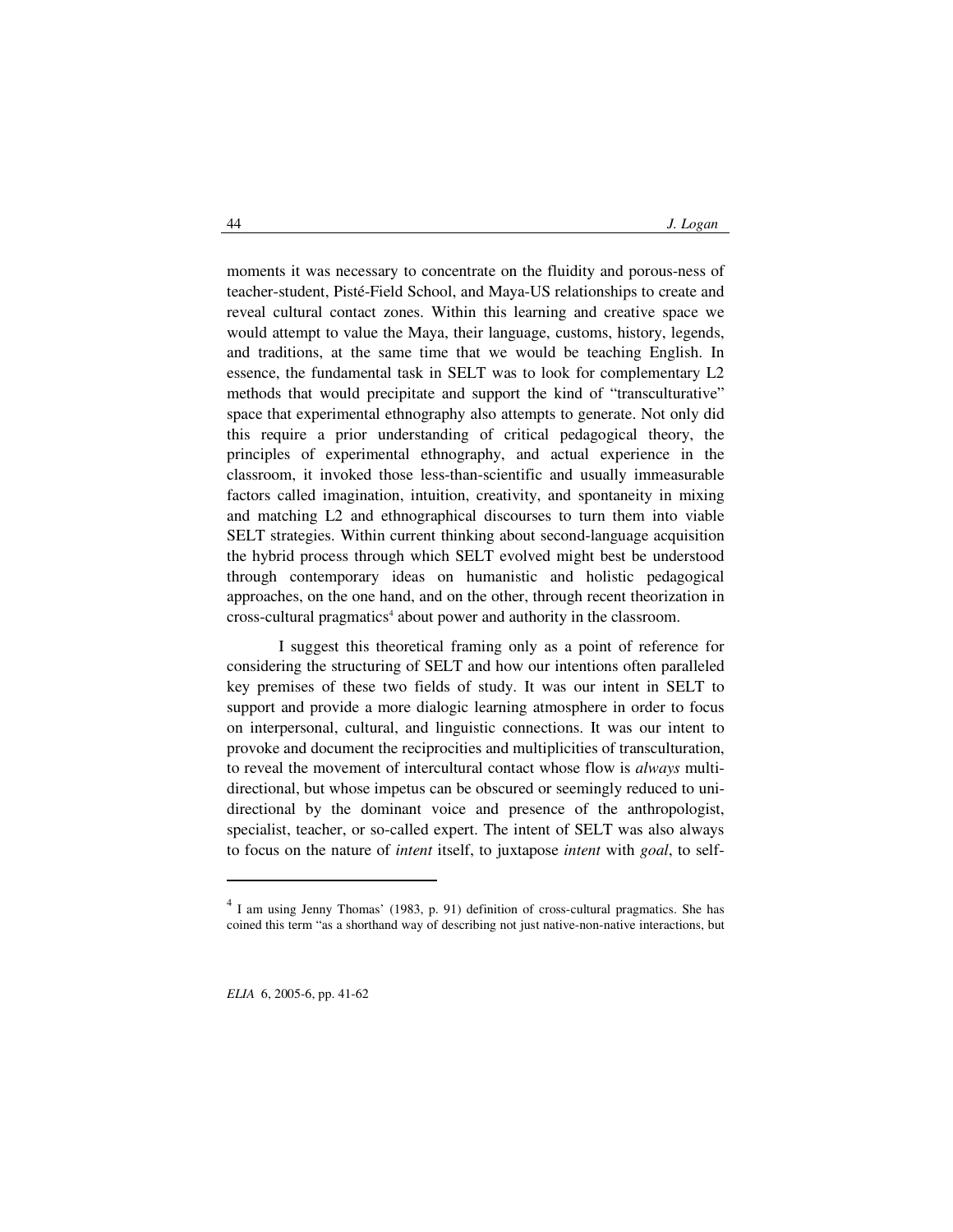consciously allow freedom for development and mutation instead of purposefully channeling the current of classroom interaction into preestablished ends. In SELT it was key to remember every day that the only real goal was the *intent* to maintain a participatory and open-ended curriculum. In keeping with these guidelines, SELT evolved from a spontaneous, intuitive, hybrid methodology that was modified on a daily basis by a re-working, a re-defining, a re-assessing of its very being and practice.

## **2. The Implementation of SELT**

-

From the onset SELT was formulated as a community-generated program based on cooperation between members of the Field School and the people of Pisté. Taking ideas of social-based language teaching models of canvassing the community to facilitate the self-determination of linguistic and educational needs (see Freire, 1970; Giroux, 1997), the Field School set up a series of introductory interview sessions held in the center of town in which basic questions about the use and practice of English were presented to Pisteleños. These interview questions were formulated from Castañeda's assessment of previous discussions and concerns voiced to him by the Pisteleños. They dealt with where, when, and why Pisteleños heard, used, needed or wanted to use English, as well as their own estimation of their level. In order to triangulate Castañeda's previous ethnographic experience and what we learned from the interviews about functions, uses and attitudes regarding English, we later asked the adolescent and adult students to participate with the Field School members in role-playing situations. These role-play scenarios were suggested by the Pisteleño students themselves in response to the question "In what situation do you need to speak or understand English?" The students then prepared and acted the various roleplaying improvisations that they had proposed and the Field School student teachers documented the class through video, photography, and note-taking.

any communication between two people who, in any particular domain, do not share a common linguistic or cultural background".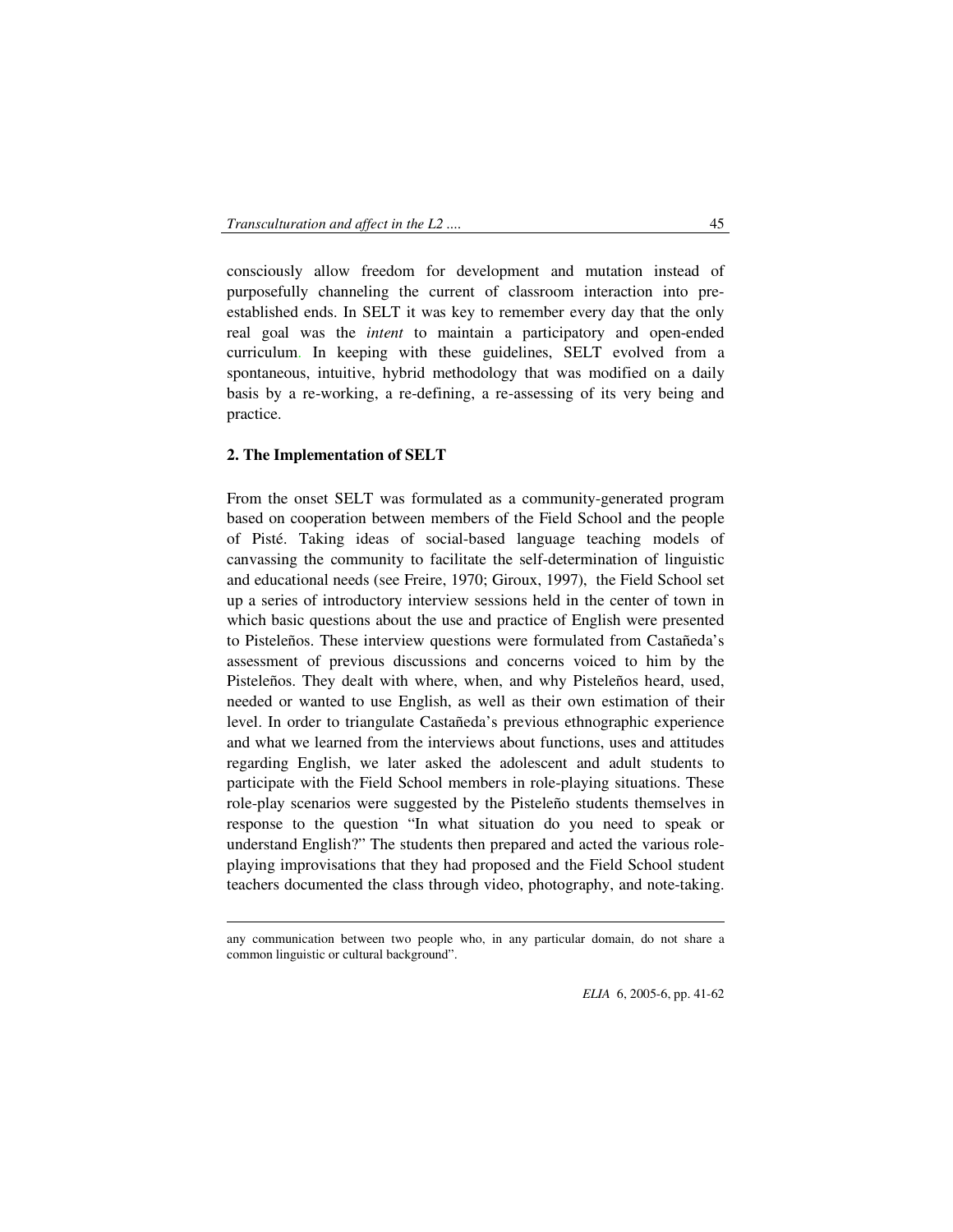Some of the Field School members observed as ethnographers, others functioned as EFL teachers to record the language structures and vocabulary articulated by the students from Pisté. The role-playing by the Pisteleños, or their language-theater, helped instructors to approximate their level of English and also to assess what their linguistic needs were in the international tourist environment of Pisté. During the session, students were told that in the role-playing of using English they could also use Spanish and/or Maya if needed in instances where they did not know the English. This was keeping with SELT's intent to emphasize the communicative validity of all three languages and to promote Maya as a viable and valuable form of communication even with non-Mayas.

 The role-playing functioned as a proficiency exam, and for purposes of the program was much preferable to any written assessment. This was true with respect to both the ethnographical intents and the pedagogical outlook of SELT. First, this kind of acting out was preferable because the roleplaying situations and dialogue were student-generated; second, because they provided both linguistic *and* pragmatic information<sup>5</sup> about English use in Pisté; third because they allowed for language, body, and space to be considered within a communicative relationship; and fourth because they deprivileged the written text in a community where the level of literacy is quite variable. An important point in this exercise, keeping in mind the dual purpose and functioning of the Field School participants as both experimental ethnographers and EFL teachers, was not to fall into the "traditional" hierarchy of casting in the teacher-student authority scheme or into the expected "inflexible" roles of the observing anthropologist and the observed subject, which would negate the basic intentions of SELT. For that

<sup>&</sup>lt;sup>5</sup> The pragmatics of language use are especially important in establishing cross-cultural communication and relationships. When and how to use language, the interpretations of silence, register, tone, politeness are essential not only for linguistic effectiveness in the classroom, but also in terms of establishing an affective classroom environment that will foster positive attitudes about language learning. For an explanation of teacher/student dynamics in the L2 classroom see Torreblanca López (1998) and her discussion of issues of power, authority, courtesy and politeness in the classroom.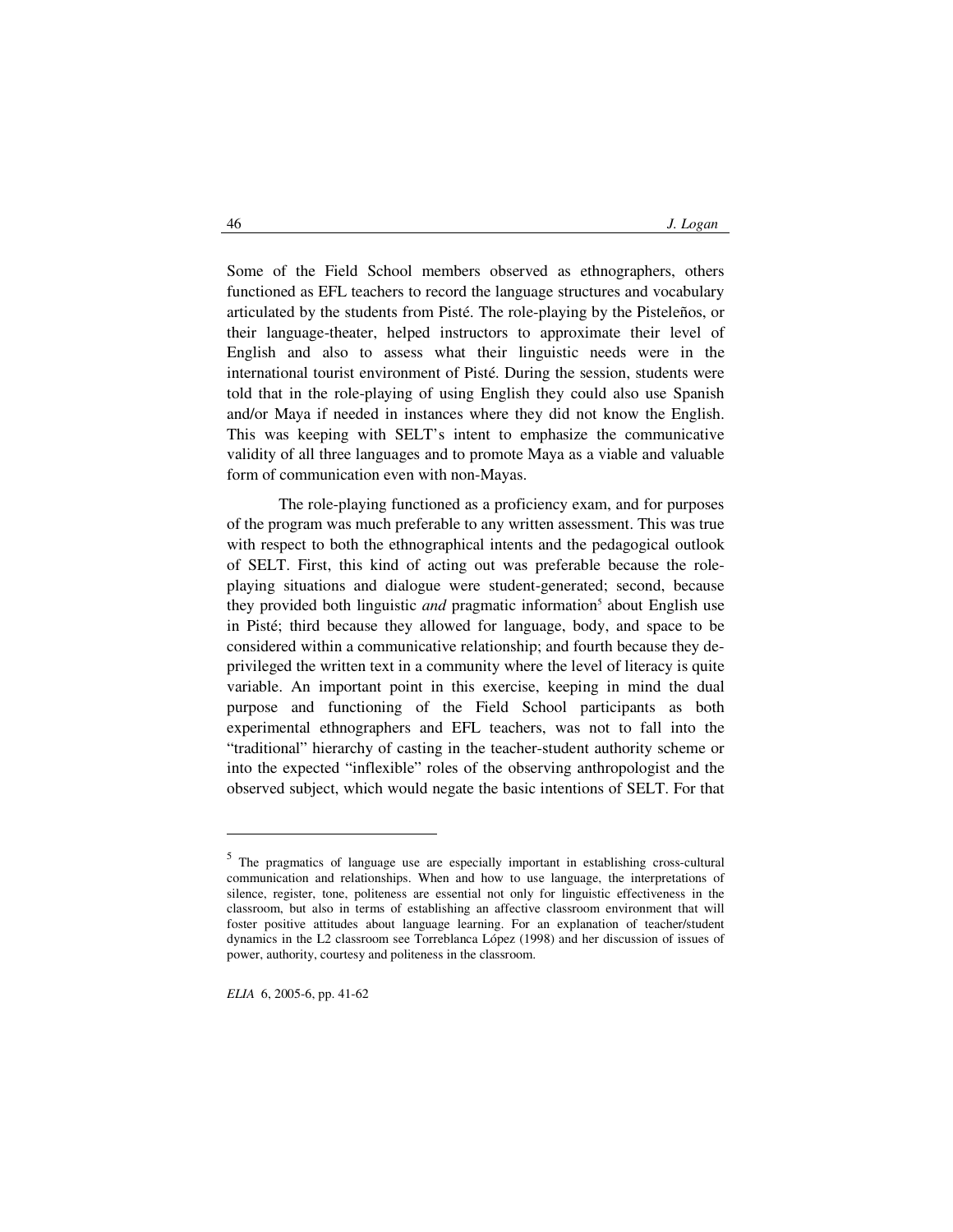-

reason, members of the Field School also performed a role-playing situation where they represented a scene in which it was necessary for them to use the Maya language. This turning of the role-playing table inverted the teacherstudent dynamics and the dimensions of the observed/observing relationship to provoke, from the beginning of the course, the realization that these roles of authority, power, and observation are not rigid, static, one-dimensional, or uni-directional. Additionally, it was a way of valuing the Maya language by putting the learning of English and the learning of Maya on the same level and equating their importance. And finally, the spectacle of the Field School members struggling with Maya added a relaxed tone and elements of humor and laughter that, from the outset, served to reduce imagined pre-established distances between student and teacher, and between Field School anthropologist and Pisteleño, to help create the kind of comfortable and safe atmosphere necessary for SELT's experimentation.

After all the data and information was reviewed, tentative class plans with regard to basic themes and topics were drafted.<sup>6</sup> Four basic themes were set up in which to frame the children's classes: The Self and Family, The Classroom, Pisté, Tourism and Chichén Itzá. Adult classes centered around Pisté, the business of tourism, and Chichén Itzá*.* These topics seemed the most appropriate in accordance with the community's use of English and the Field School's desire to establish contexts of intercultural relationships, be they contexts that would include relating to members of the Field School or to tourists  $<sup>7</sup>$ </sup>

<sup>&</sup>lt;sup>6</sup> Specific grammar structures, vocabulary, and pronunciation points for the different age groups and levels were determined later within the daily development of the course. However, for our adult students more specific linguistic needs were assessed from the role-play situations.

 $<sup>7</sup>$  Our children's classes also benefited from the adults' language assessment. We took many</sup> of the basic linguistic points that were highlighted by the adults' role-playing and incorporated them at varying levels of syntactic and semantic complexity into the curriculum for the four sections of children's classes.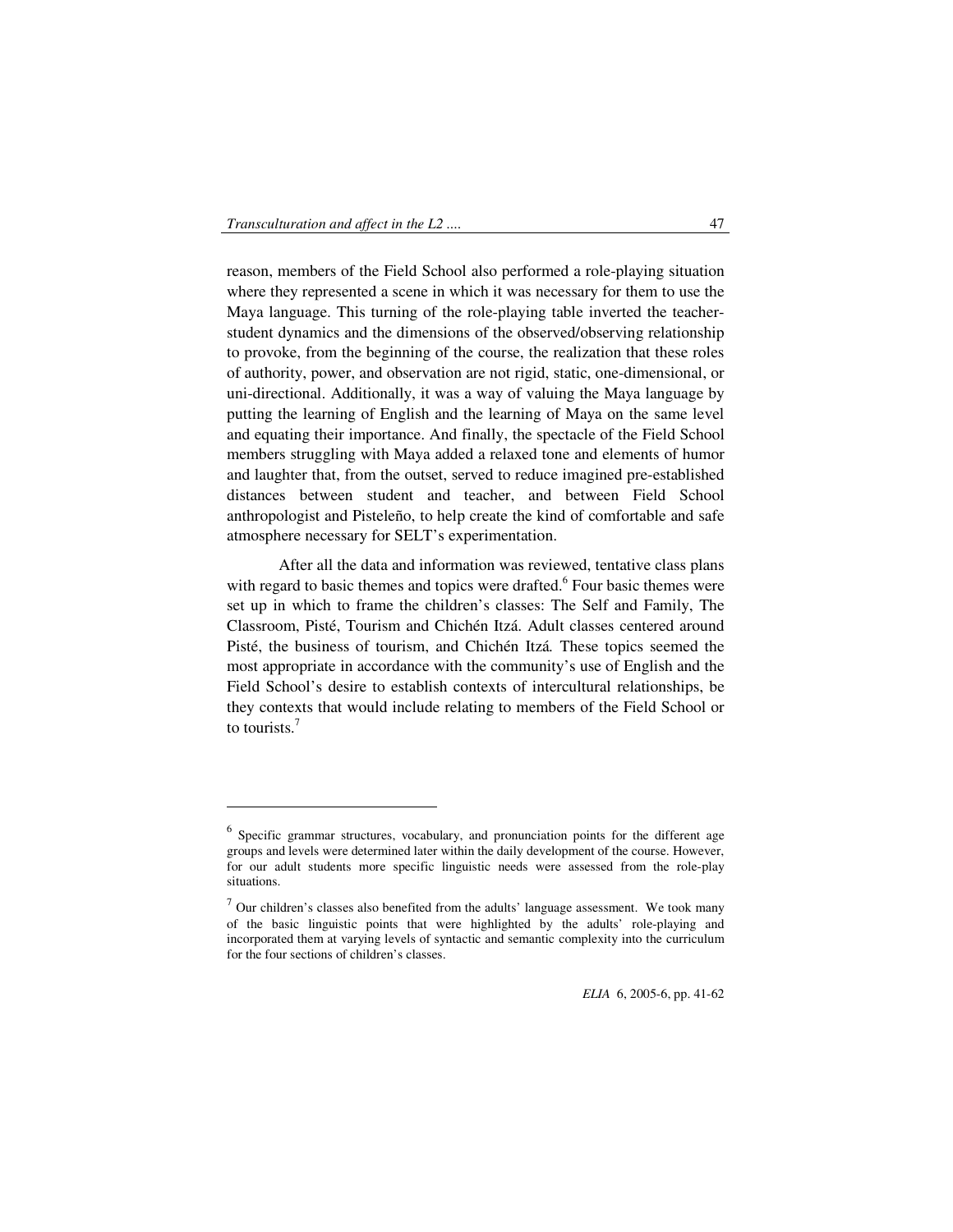| CLASSES: 7 sections                       |                      |
|-------------------------------------------|----------------------|
| 130 Pisté Residents (Children and Adults) |                      |
| 9 Field School Members                    |                      |
|                                           |                      |
| Children and Teens                        | Monday-Thursday      |
| <b>Adults</b>                             | Monday & Wednesday   |
|                                           |                      |
| <b>Beginning English</b>                  | Intermediate English |
| 2 Sections Ages 8-10                      | 1 Section Ages 11-13 |
| 1 Section Ages 11-13                      | 1 Section Ages 14-16 |
| 1 Section Adults                          | 1 Section Adults     |

#### **Table 1. SELT Participants**

### **2.1. Yucatec Maya and SELT**

As an EFL classroom SELT intended to project an affective space in which to promote learning *and* in which to foster attitudes of mutual help and support that would allow for personal and collaborative creativity to flourish.<sup>8</sup> One of the strategies to support this space of creative reciprocity was to greet students every day in Maya and to dismiss class with Maya. Therefore, classes were always framed by teachers speaking Maya and the

<sup>&</sup>lt;sup>8</sup> When I use 'affect' and 'affective' I am referring to moods, attitudes, and emotional aspects in general, ranging from fear, inhibition, resentment, curiosity, enthusiasm, excitement, etc. Whatever their "positive" or "negative" connotations, they impinge on all interpersonal relationships. Within the process of transculturation the affective is always present.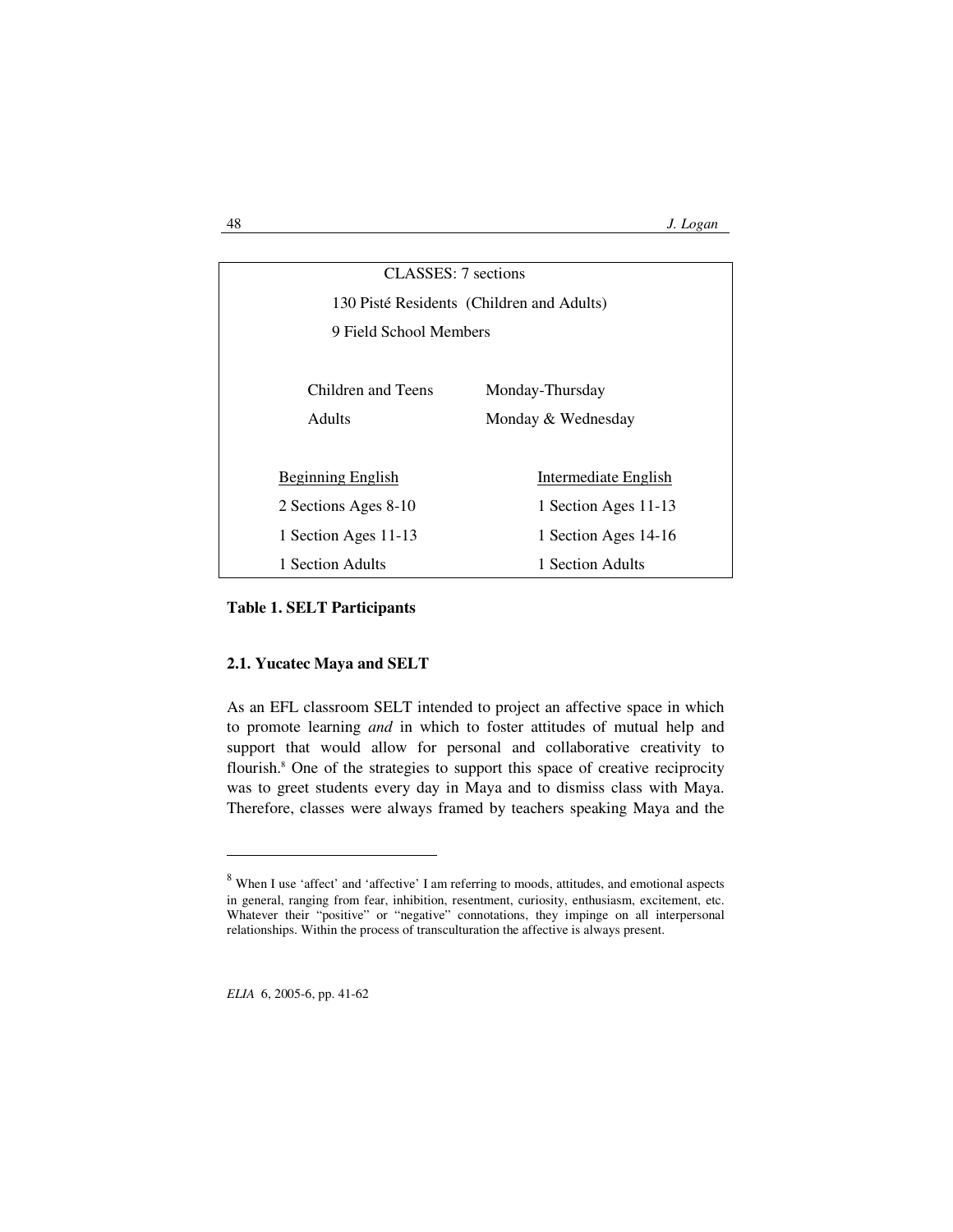$\ddot{ }$ 

reminder that the teachers were also learners. These practices extended to greetings in Maya outside of the classroom as well, and were often prompted by the children who took the role of teachers as they corrected our answers in Maya. The process was also reversed when students greeted in English and teachers answered and then subsequently posed a question in Maya. However, any further substantive or lengthy conversation required switching to Spanish. In essence, all three languages were required to maintain that affective space outside of the classroom.

 The inclusion of Maya on the part of the instructors was meant not only to blur the teacher-learner divisions, but also to connect on a more intimate level to the students for the majority of whom Maya was their first language.<sup>9</sup> In terms of the L2 experience one might hypothesize that this social interaction between teacher and student would facilitate learner acculturation. Acculturation, the taking on of verbal and cultural behaviors of another language group and identifying oneself with that group, is a significant factor in second language learning (Arnold & Brown, 1999, p.21). The amount of social separation between language groups has been shown to affect the success of learning a foreign language and the level of acculturation (Young, 1999, p.19). Thus, by reducing the distance between English and Maya, making the English-Maya connection a direct one that is not always mediated by Spanish, SELT hoped to support learner acculturation. However, the process of acculturation in second language learning formed only a part of the more complex process of transculturation that the project attempted to document in the classroom.

 The use of Maya in the L2 classroom also implied support of the maintenance of the indigenous language of Yucatan. In a limited way, this attempt to position Maya on an equal level to English and Spanish as a viable tool of communication and learning was meant to undermine the traditional subordination, in terms of status and power, of the Maya language. Despite the recent establishment of bilingual education in some

<sup>&</sup>lt;sup>9</sup> For information on the demographics of Yucatan's languages see (Briceño Chel, 2002; Pfeiler, 1999; Güémez Pineda, 2003).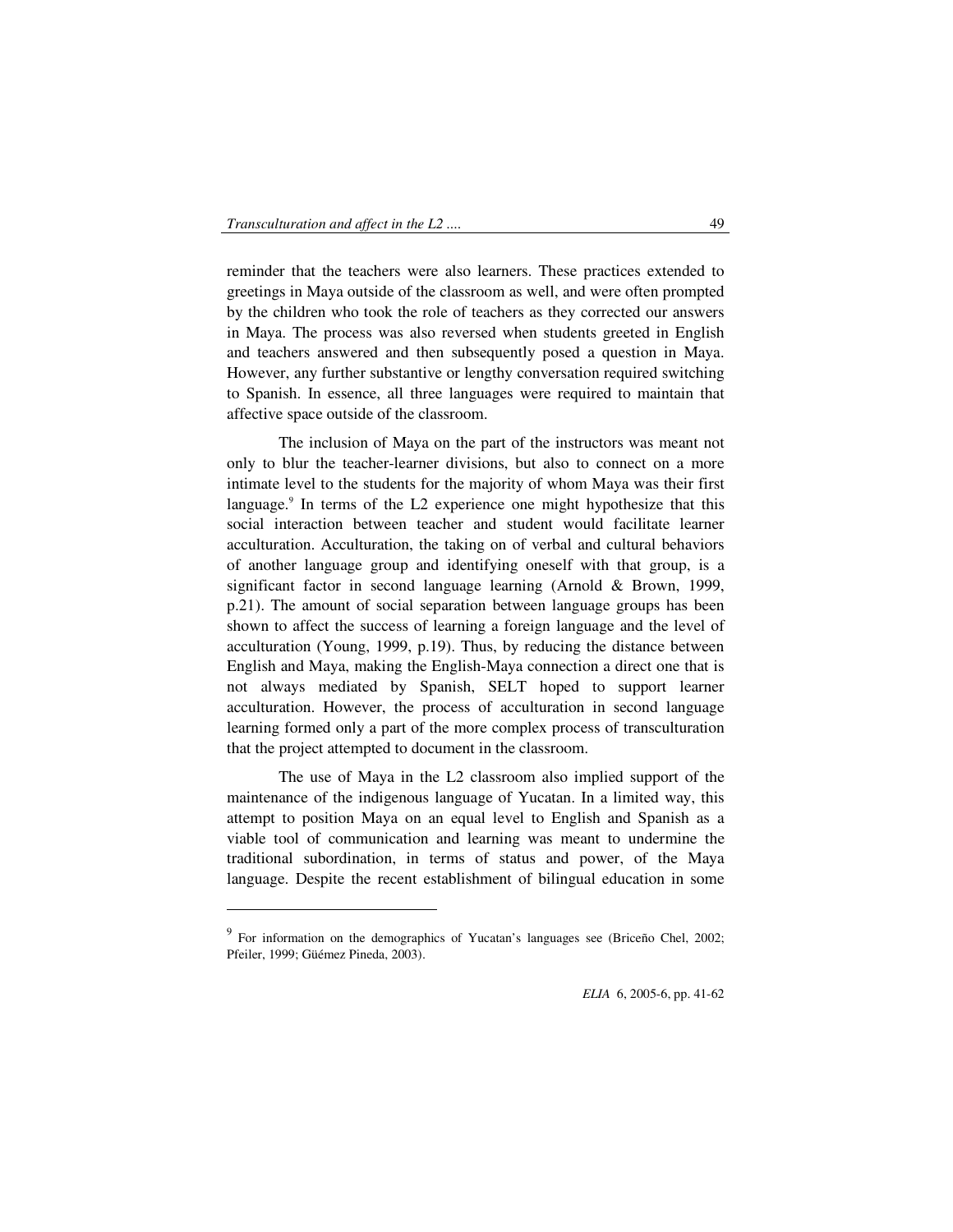areas of Yucatán, Yucatec Maya, in most cases, suffers from low prestige and may be seen as irrelevant for social advancement (Gabbert, 2004; Güémez Pineda, 2003; Pfeiler, 1999). However, in recent years several governmental and indigenous initiatives have taken root to revitalize the language and to create a new consciousness of pride in its use.<sup>10</sup> The use of Maya to frame the English language classroom and as a communicative tool outside the class was in support of those initiatives on the one hand, and, on the other, it also functioned to connect the SELT teachers linguistically and socially with the students of Pisté.

 Although the valuing of Maya culture and language while we were teaching English was an essential element of SELT's structure, the capacity to do so was restricted by a variety of factors. Time constraints, the lack of age-appropriate materials about Maya language and culture, the lack of Maya-English materials for children, and the instructors' own minimal knowledge of the Maya language proved limiting. To more optimally meet the project's objectives, information was needed about songs, games, and classroom activities familiar to Pisteleño children, materials in Maya that could be used as familiar cues to evoke English, and a study of pragmatics in the Maya language classroom that would help frame activities and exercises within a familiar pattern or register.

## **3. Classroom Collaborative Practices**

In contrast to many EFL programs, SELT did not set up as primary goals the precise and accurate measuring of linguistic proficiency, achievement,

<sup>&</sup>lt;sup>10</sup> At this time state-supported bilingual education (Yucatec Maya-Spanish) takes place only at the primary level. There is also a limited program of Maya instruction to Spanish speakers in primary and secondary schools (see Subdirección de Educación Indígena, Yucatán: http://www.educacion.yucatan.gob.mx/quienes/org/indigena.php).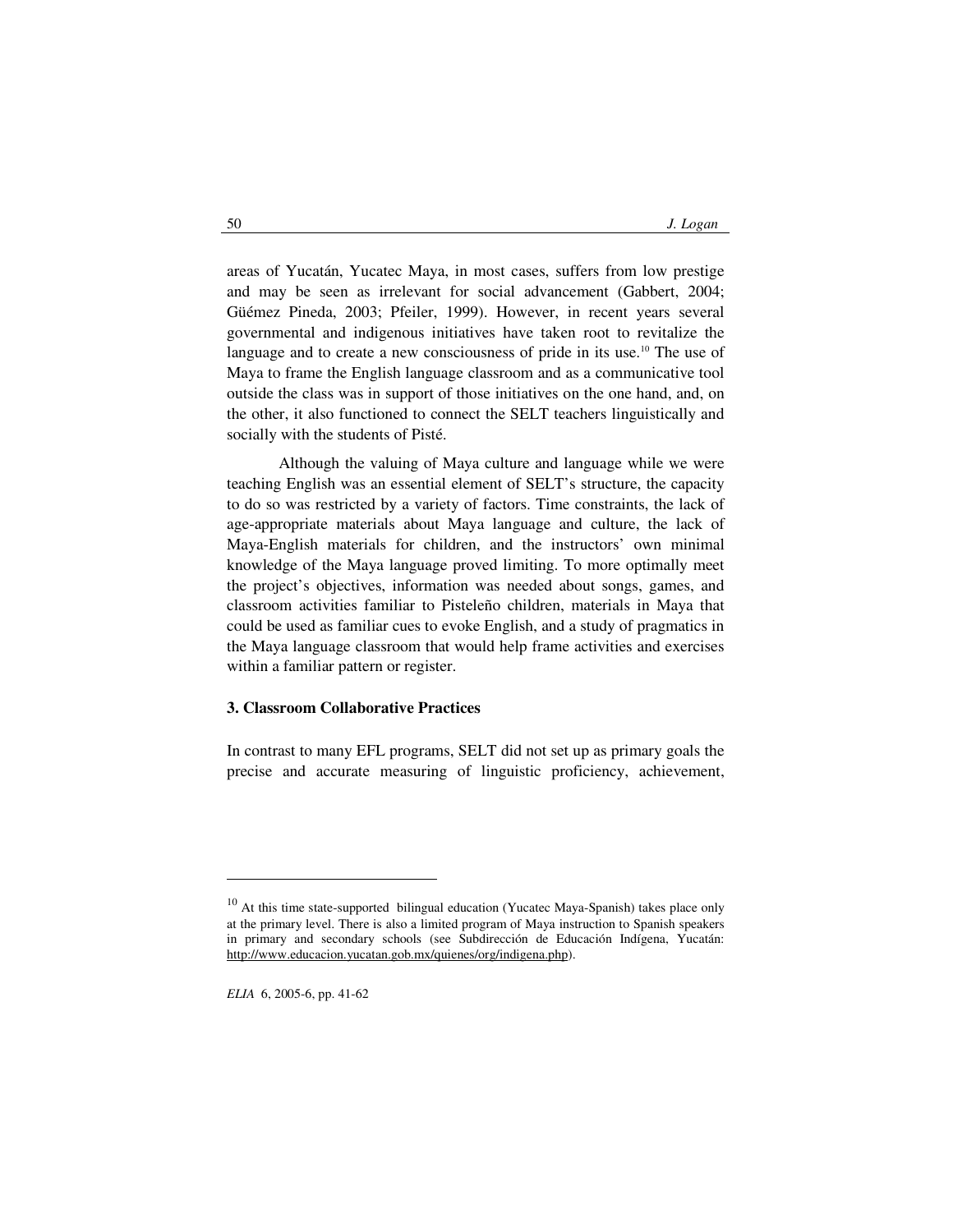progression, or acquisition.<sup>11</sup> Rather, it concerned itself more with developing a learning space of mutual benefits in which the Maya students also worked as ethnographers, to evoke transculturation. At times, as part of the English lesson, the Maya students directed the Field School ethnographers as to what should be filmed or photographed. Other times they themselves did the videotaping and photographing of activities. Later speaking, writing, and listening exercises were set up so that students could review the class photos, in groups with each other or with their teachers. From the photos the students narrated and described activities, discussed their own, their classmates', and their teachers' participation, and made up stories about the class and learning English. They created their own individual and collective ethnographies of the class while practicing English. In terms of the L2 classroom, Reid (1999) suggests that "[a]sking students to evaluate their language learning experiences and to be accountable for their own learning increases their sense of freedom and responsibility" (305). Thus, in creating their own ethnographies of the classroom students discussed their learning experiences which formed the basis of the studentcentered, active, and more egalitarian atmosphere SELT was trying to evoke. Additionally, the EFL students' accounts contributed to a multiply-voiced ethnographic documentation of the classes that went beyond the bipolar opposition of Field School *self* to Maya *other* that traditional ethnography would imply.

## **3.1. Collaborative Planning**

 $\ddot{ }$ 

In terms of teacher training, these EFL student-based ethnographies were most significant for the members of the Field School as strategies and practices for teaching were adapted on a daily basis according to the multiple observations of and from the day's classes. The daily dialogs in the postclass Field School sessions were open and varied, as class activities were

 $11$  Our intention was to re-do the same role-playing situations at the end of the course in order to make a provisionary assessment of proficiency and/or achievement. However, time and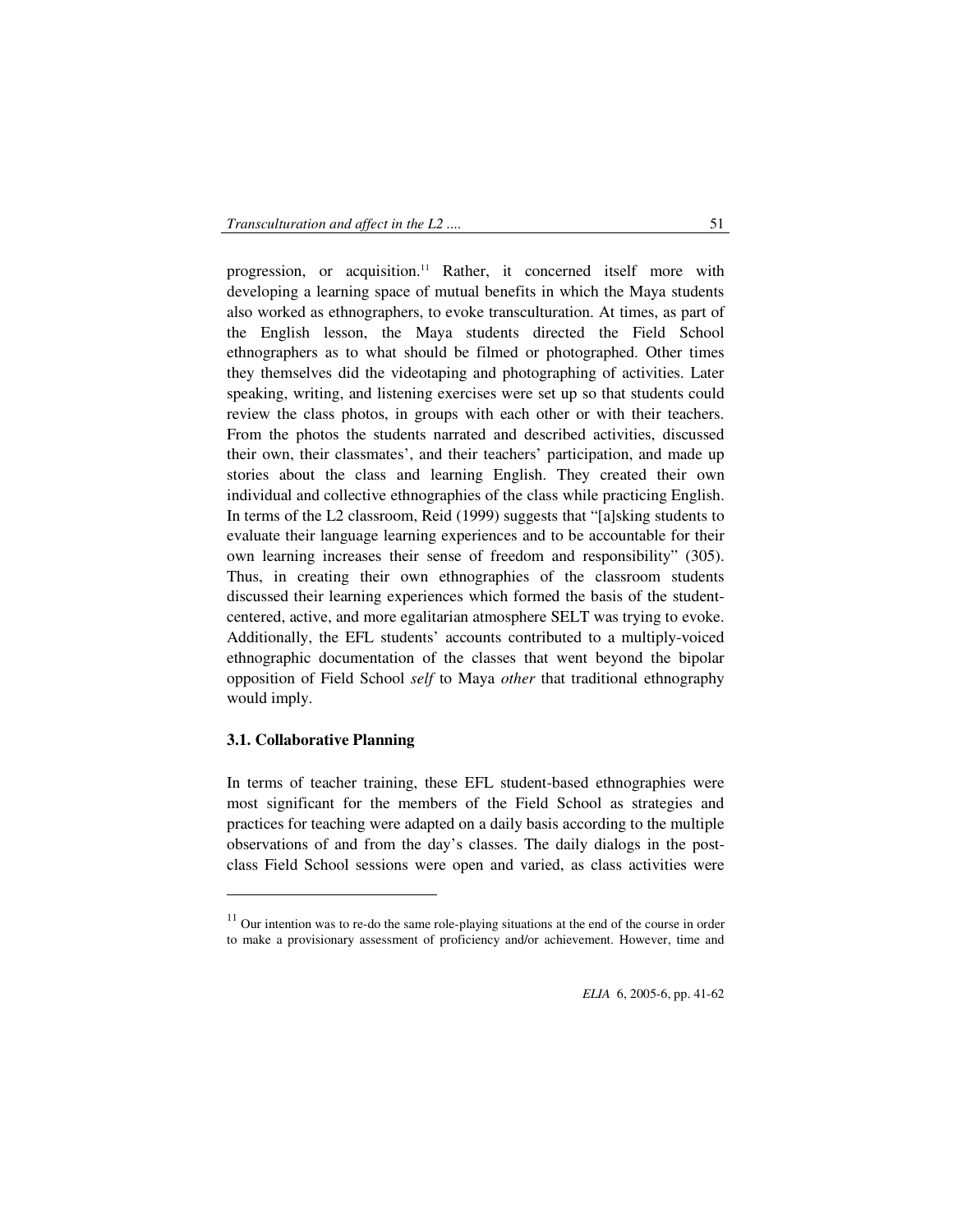reviewed by the Field School members from at least two perspectives and two different disciplinary lenses, as each class had both a Field School student language instructor and a Field School student ethnographer. Each Field School student played both roles on a daily basis, as teacher in one class and ethnographer in another. Therefore, discussion stemmed from a variety of experiences and standpoints which included the feedback and observations of the Pisteleño EFL students. The following day's activities were then collaboratively planned and practiced, based on the group's assessment of the day's experiences and in accordance with group consensus about the direction the project would take. From the Field School students' ideas and their own students' feedback we brainstormed, imagined, and intuitively determined the L2 methodologies that would be best suited for SELT as both an EFL and an experimental ethnography classroom. In essence, the class adapted daily to two different sets of disciplinary expectations as well as to the students' performances and expectations, in a process parallel to the transculturation that the project sought to provoke in the L2 classroom.

## **4. Mixing Disciplines and Theories**

The construction of SELT L2 methodology was an application/ conceptualization of transculturation in the most literal sense. SELT was never tied to one determining pedagogical or L2 theory. Quite blatantly it took intersecting points from multiple, and often contradictory, theories of language learning and set out from there. For example, the Natural Approach's underlying premise that the affective filter can function to lower inhibitions, spur motivation, and facilitate learning, or acquisition as Krashen would have it (Krashen & Terrel, 1983), is complementary to the setting up, as proposed by Suggestopedia, of a relaxed, comfortable environment where imagination and suggestion enhance learning (Lozanov, 1979). However, Krashen believes in both conscious and unconscious learning (or in his terms, the use of cognitive monitoring and unconscious

-

other constraints (illness of field school students) prevented us from doing so.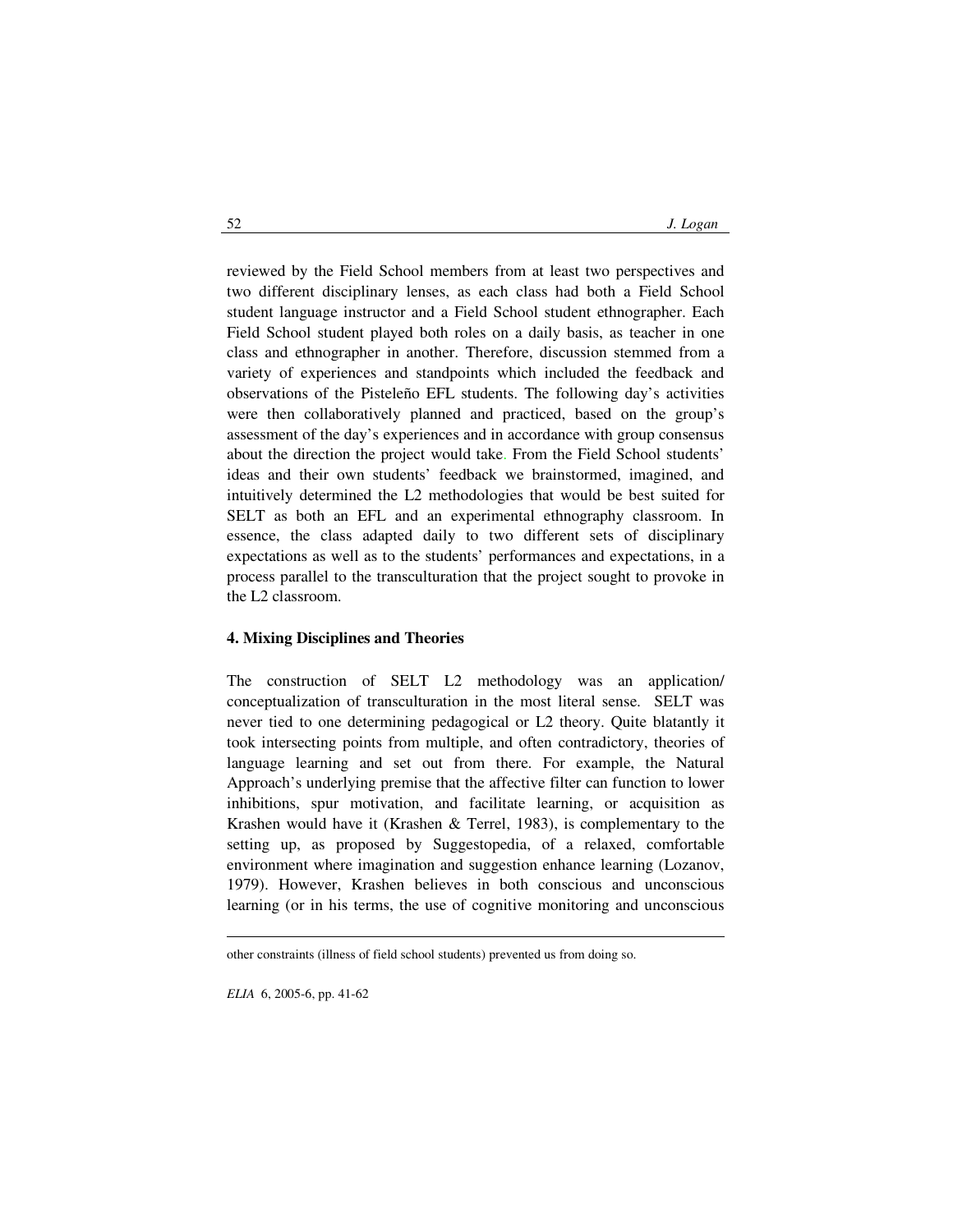acquisition), while Suggestopedia discounts or diminishes the importance of cognitive-based language acquisition and posits that the most important L2 learning is unconscious (Krashen & Terrel, 1983; Lozanov, 1979). Although Krashen's and Lozanov's basic premises are contradictory, their differing assumptions intersect in the promoting of a stress-free, fun, supportive, egalitarian classroom or learning environment, which was one of the primary goals in SELT.

 Another important premise in SELT was the intent to de-privilege the written text in order for a complete sensorial and physical model of communication to emerge. This led SELT to focus on the body and movement in the classroom. As a space for experimental ethnography, it was also the project's intent to use these ideas in the ethnographic documentation of SELT, to create visual and expositional documentation, to focus on the use of space, body language, gestures, movement, to place the documenters physically within the documentation and the documenting process, to document the multiple documentations taking place, to document the observed observing.

The emphasis on movement, body, and space in the EFL classroom as elements of focus in the practice of experimental ethnography was a catalyst for SELT to incorporate activities based on holistic kinds of language learning that use the whole body to stimulate memory, recognition, understanding, and learning. Taking ideas, strategies, and exercises from methodologies and theories as diverse as TPR (Total Physical Response) and NLP (Neuro-Linguistic Programming), instructors coupled sounds and phrases to movements, jumped, skipped, clapped, sang songs, created dances, and emphasized these physical motions over written exercises for the learning and practice of English. The use of these kinds of activities, as concerns the EFL classroom, can be rationalized through theories like NLP that link brain activity to body movement so that physical activity is seen as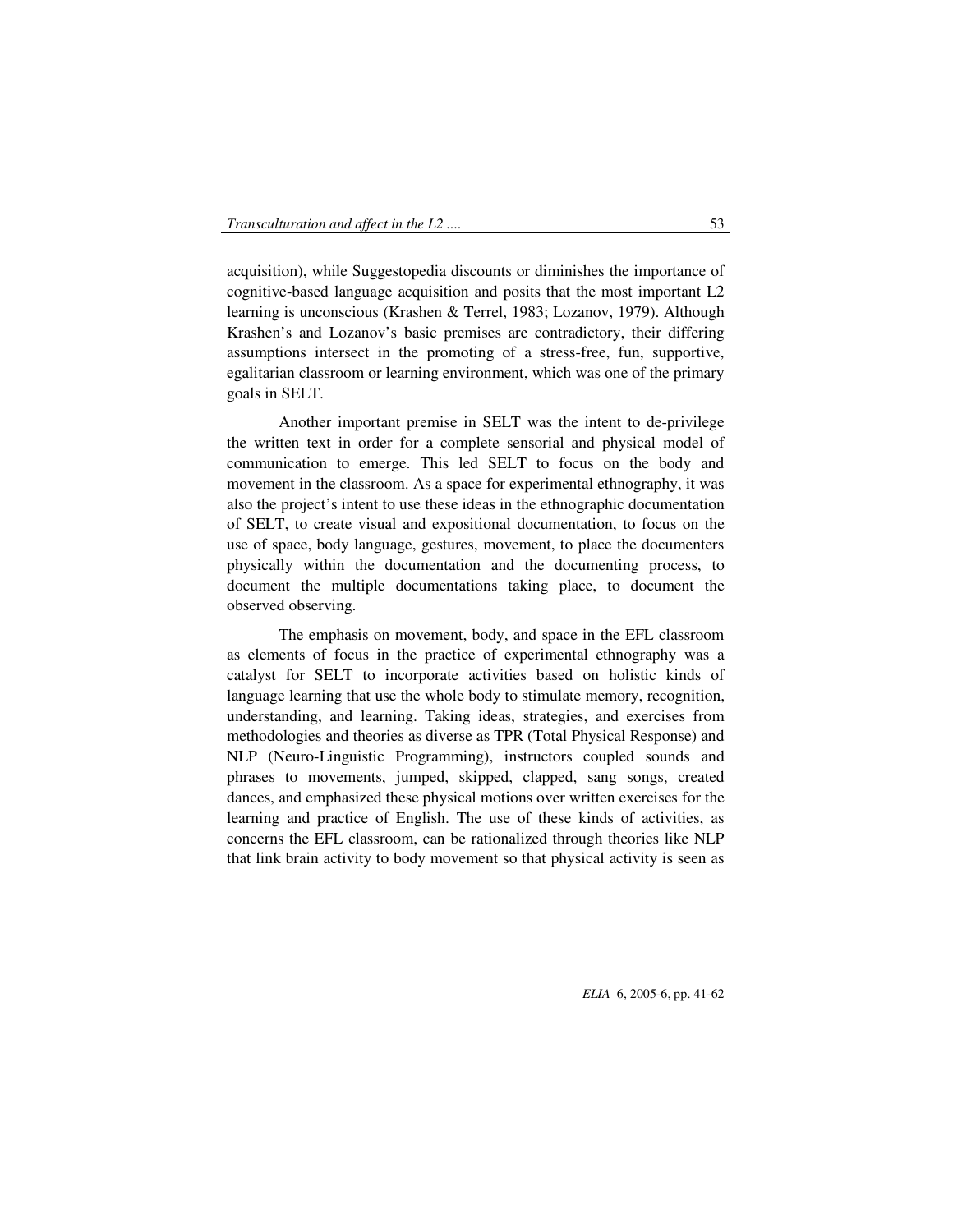facilitating or accelerating the learning process.<sup>12</sup> The variety of physical activities included in SELT, along with movements associated with sounds, would also find their justification in NLP's theorization about the predominance of certain senses in differing learning styles. This kind of variety stimulates learning in many and more different ways to appeal to a wider spectrum of learners, be they primarily kinesthetic, visual, or auditory. It also helped SELT to create a more social and affective classroom atmosphere, leveling the power pyramid and highlighting the importance of relating to others, through the sharing of movement, sound, and rhythm, in the singing, dancing, and holding of hands in circle dances. Thus, the importance of the body, of touch, of feel, of space, and of movement for the evocation and documentation of transcultural creation were of equal importance as tools for facilitating learning, helping memory, and creating relationships in the EFL classroom.

 In all aspects, as an EFL class and as teacher and ethnographer training school, in its conception and practice, SELT was always about looking at limits and boundaries and recognizing their artificiality and arbitrariness, crossing over, under, zigzagging through them, revealing their permeable and malleable nature. Through all levels of SELT, the complex and multiple ebb and flow of contact and influence between self and other were demonstrated, on the one hand, in the collaborative relationships between co-directors, between student teachers and supervisors, between language students and instructors, between the Field School and the community, and on the other, in the intersection of theories, the blending of disciplines, and the encounter of cultures.

 $12$  NLP theorizes the stimulation of different quadrants of the brain through specific movements of the body. According to NLP, by incorporating these movements into class plans and increasing the brain activity of the student, s/he should be more receptive to learning. (See Jensen, 1995; Revell & Norman, 1997).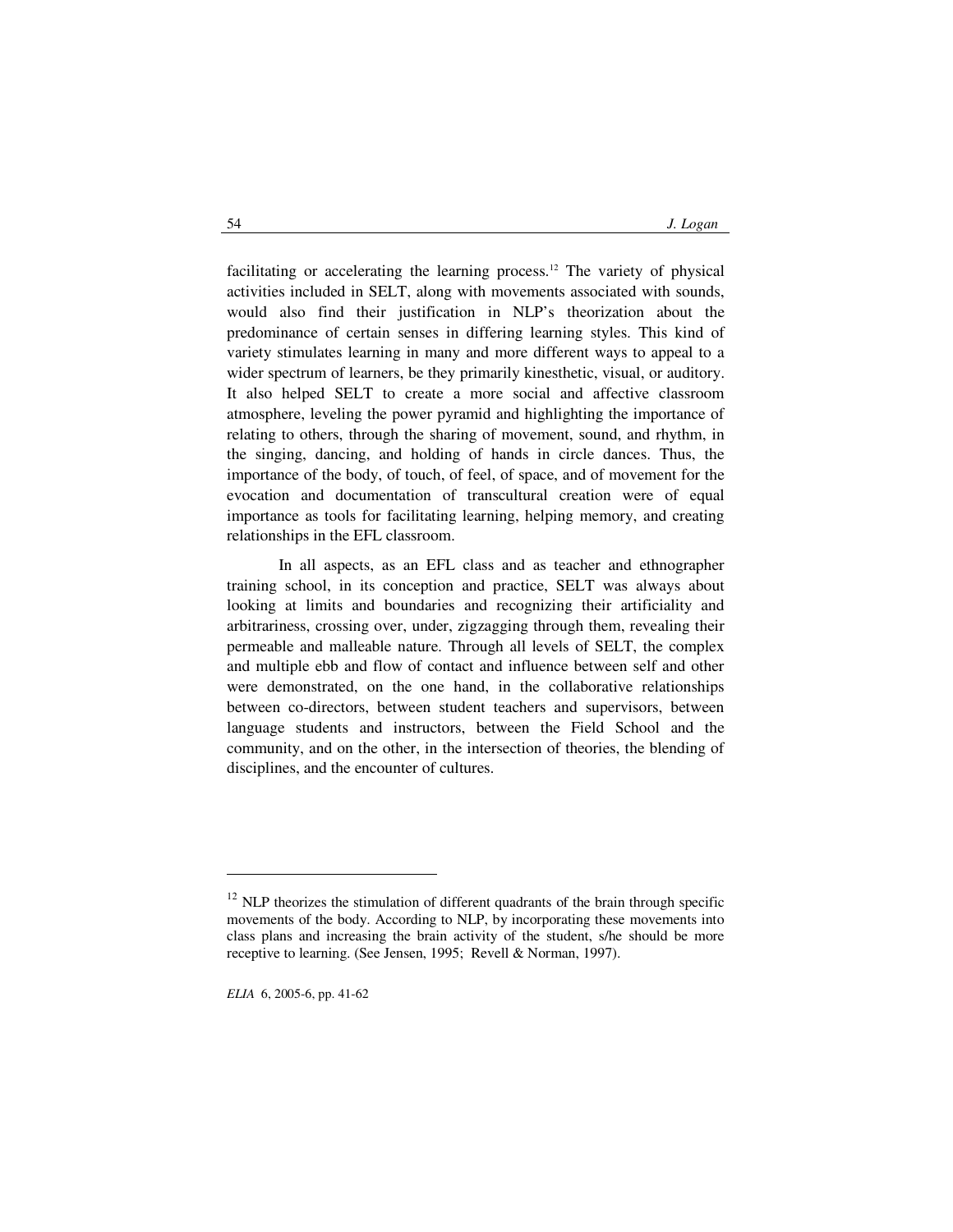## **5. Community Ethnography**

These collaborations were what were demonstrated in the final sharing of SELT in Pisté, which was, in essence, a performance of these multiple connections. The *Clausura* (closing ceremony), in which students from Pisté received certificates of completion, was more than a symbolic graduation. It was a celebratory event of language, movement, exposition and community. A Maya *Hméen*, or shaman, performed a ritual blessing and cleansing to initiate the program that included food, music, and a demonstration of students singing songs in English, such as "Old Don Víctor had a Milpa" (to the tune of "Old MacDonald had a Farm"), "Head and Shoulders, Knees and Toes", and the "The Hokey Pokey." The learning of Maya was showcased when the SELT teacher-ethnographers sang and danced to the version of "The Hokey Pokey" that they had authored in Maya. The *Clausura* also presented a documentary exhibit of the English classes that included photographic essays by the ethnographer-SELT teachers and drawings made by the children that pertained to different lessons during the course. At the end of the evening the photographs on display of class activities, students, and teachers were all given to the students of Pisté. The *Clausura*, in its entirety, was video-documented by members of the Field School, and a copy was given to the community.

 The *Clausura*, which celebrated SELT's EFL program, created the same kind of transcultural collaborative community that SELT had sought to provoke in its classes. Student-ethnographers and teachers, and the children and families of Pisté all created, participated in, and reviewed the SELT "culture" in this "ethnographic installation" which, as an ethnographic document, reflected the underlying principles of SELT. Castañeda & Breglia (1998) stated that

> [t]he standard product of ethnographic research, a book written in a foreign language and sold in inaccessible markets, has no immediate value for the participating members of the community. However, the memories and artifacts of the [*Clausura*] event, which in turn are evocations of a shared experience of close human engagement within a momentarily expanded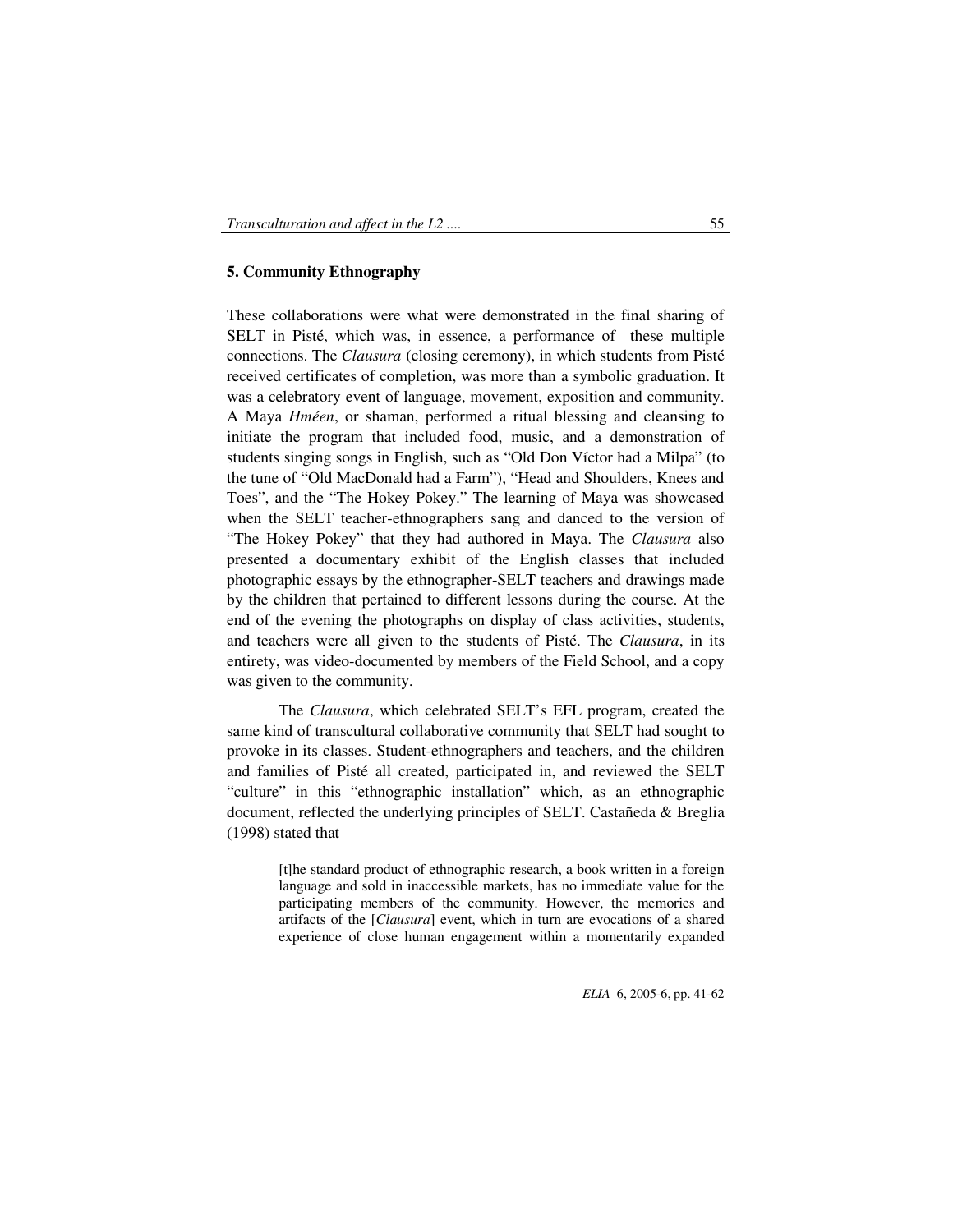community of belonging form the real object and goal of ethnographic fieldwork and practice (p. 45).

#### **6. Affect and Transculturation**

Ethnography practiced in the way that the Field School theorized increases the affective and relational connections between self and other, or at least makes the dynamics of these connections more visible. In the same vein, in order to practice this kind of ethnography the existence of such affective junctures is presupposed. Perhaps this is why the EFL classroom seemed to be an ideal space for the documentation of transculturation. In terms of ethnography and language learning the importance for SELT of the affective component of the classroom cannot be over-emphasized. With respect to the teaching of English as a foreign language, most contemporary methodologies have recognized the significant way that affective factors condition learning (Arnold & Brown, 1999; Young, 1999). In fact, "[m]any of the major developments in language teaching during the past twenty-five years are in some way related to the need to acknowledge affect in language learning" (Arnold & Brown, 1999, p. 7). As concerns the practice of experimental ethnography in the EFL classroom, consideration of affective dynamics is essential.

Arnold & Brown (1999) tell us that "[l]anguage learning and use is a transactional process. Transaction is the act of reaching out beyond the self to others and, as such, it is intimately connected with the learner´s emotional being" (23). I would add that the instructor/ethnographer's emotional being is also as intimately connected to the teaching/learning process, so that this extension of self to other is always already conditioned by affective issues and, in turn, conditions the learning atmosphere or the ethnographic experience. It also lays the foundation in which transculturation evolves. As a concept, transculturation was perhaps first coined to provide a way to examine the more complicated cultural blendings that acculturation could not address (Ortiz, 1995). While applied linguistics speaks of acculturation as a significant factor in language learning, transculturation is what took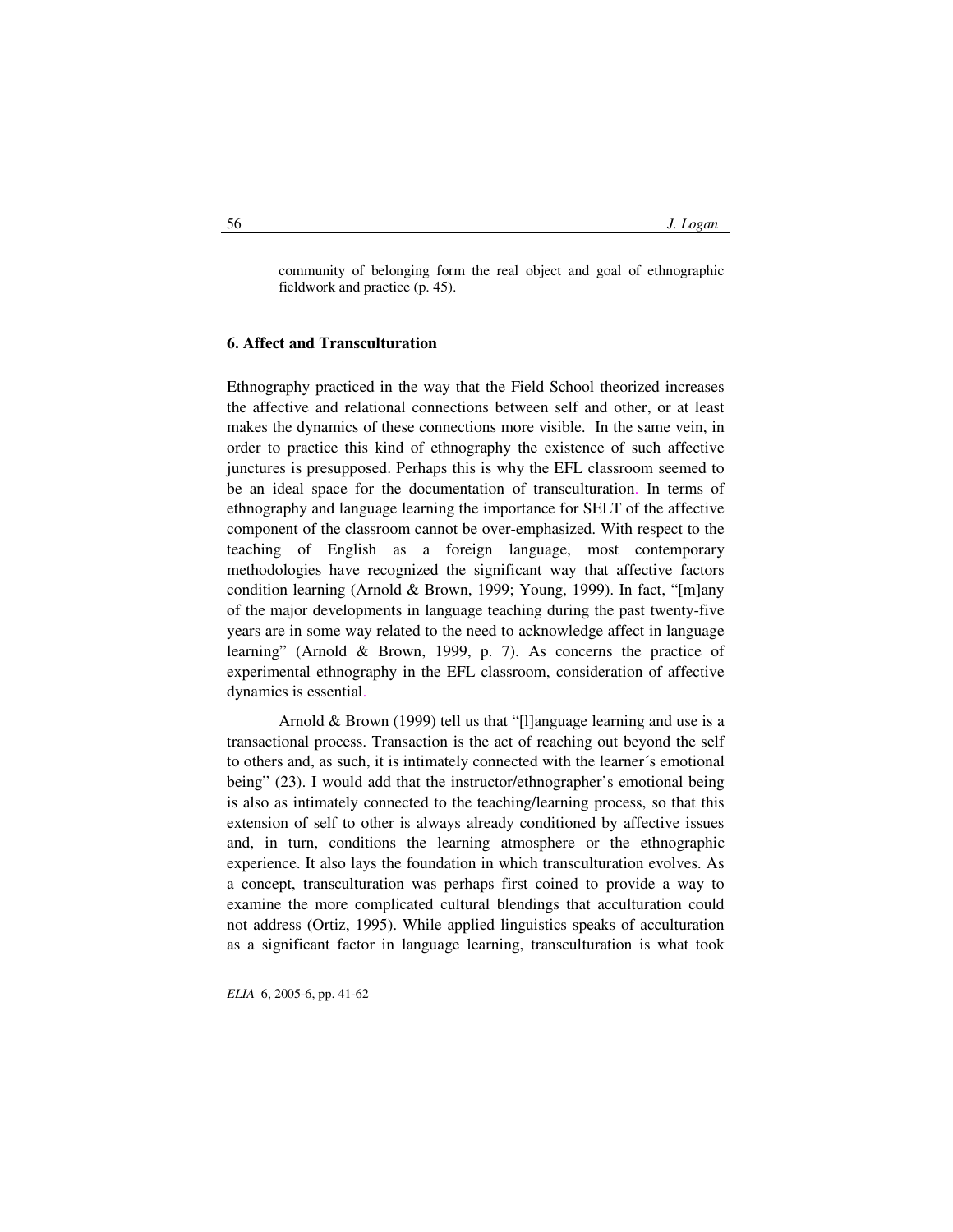SELT a step farther to look at the more complex processes and connections in the L2 classroom and beyond just focusing on the learner's integration of another language group's behaviors. It also sought to document teacher adaptations within the context of a transcultural classroom. Transculturation was SELT's conceptual tool to engage the contact zone of blended disciplines, mixed methodologies, and shifting classroom roles. Through the lens of transculturation, SELT attempted to render more visible those bidirectional transactional processes that evoked hybrid, evolving, multiple selves in both learners and teachers. Instead of focusing on the *goals* of acculturation, it documented the transcultural *dynamics* of power, social relations, and interactions, in the cross-cultural community of the L2 classroom. These transcultural dynamics cross into several fields of L2 research and underlie much of what applied linguists are discussing in terms of affect and attitudes towards language learning. Although not labeled as such, I would argue that transcultural processes form the basis of much research on learner-teacher interactions. In a recent article Kondo-Brown (2004, p. 612) found that "[o]ral performance outcomes […] are products of two-way work between the interviewer and the child candidate". She suggests that "the social aspect of interaction needs to be much more seriously considered in future L2 assessment research" (2004, p. 603). In essence, Kondo-Brown is discussing the kind of transcultural processes that experimental ethnography is concerned with and that SELT was based on. Key for considering such processes is how students' cultural and emotional well being and their progress in the L2 classroom will be affected by transculturation (both their acculturation to the L2 culture and their instructor's reverse acculturation). Ultimately, any assessment of how transculturation influences attitudes, moods, interpersonal relationships, and learning would help to create a more comprehensive view of the dynamics of affect in the classroom.

### **7. Final Considerations**

In attempting to evoke transculturation, SELT was set up as a participatory, student-centered locus and practice where the importance of affect was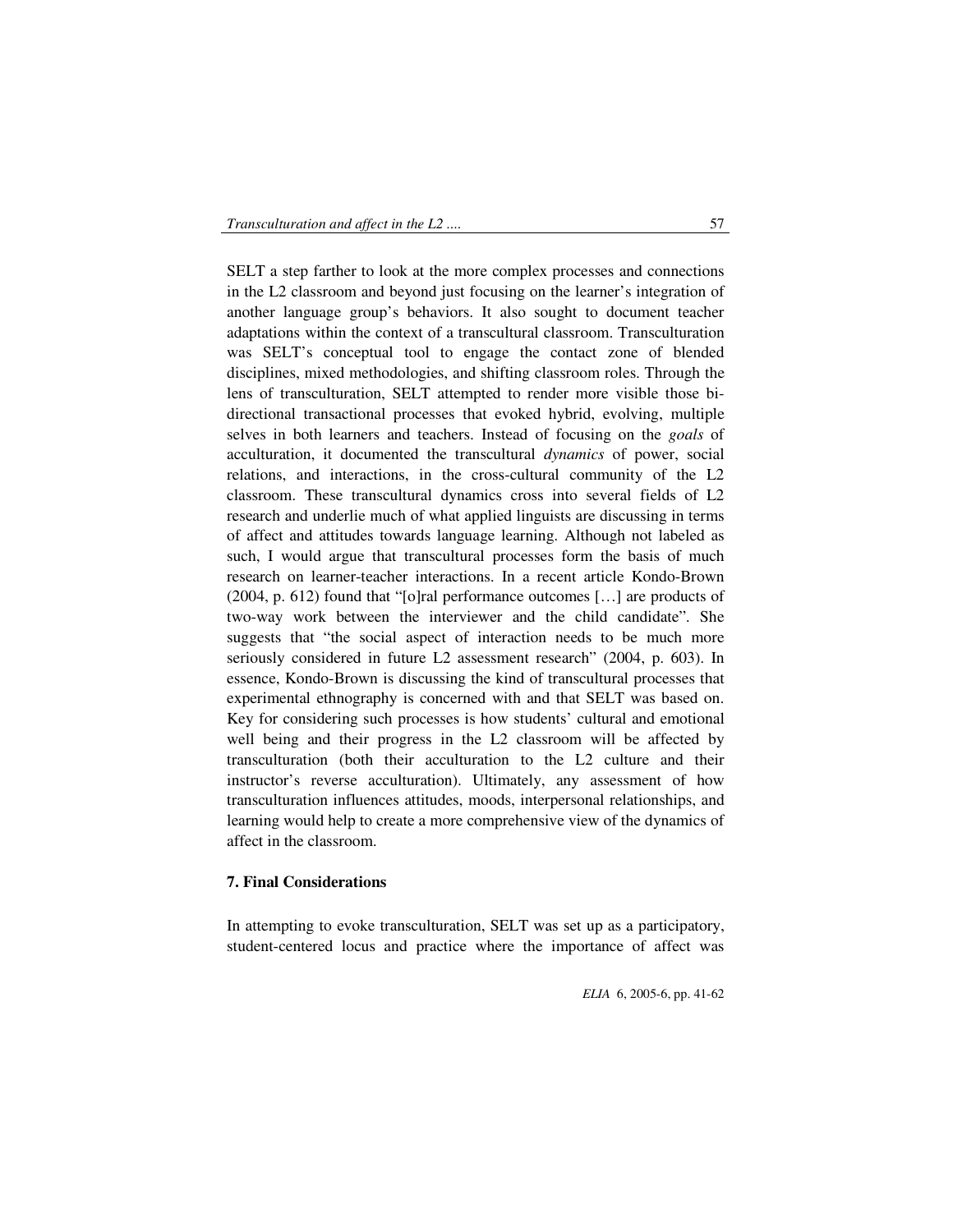always central to the consideration of methodologies, to the project's unorthodox notion of effectiveness in the L2 classroom, and to the practice of ethnography. However, while Field School written and video ethnographies, the *Clausura* ethnographic installation, and the subsequent Field School monograph (Castañeda & Breglia, 1998) documented for the participants the changing, collaborative, and shared social and linguistic roles of students and teachers as a process of transculturation, the results of how transculturation affected L2 learning were never directly measured. Therefore, this review of SELT does not pretend to serve as a source of data, but rather as a point of departure to reflect on transculturation and the L2 classroom. Such reflections generate both topics of concern specific to SELT, as well as general questions about how the concept of transculturation might reframe current L2 research.

On the most basic level, an analysis of SELT as a locus of transculturation begs a two-part question: first, whether the L2 instructor's "acculturation" to the students' linguistic and group identity affects students' rate and degree of "acculturation" to the L2 culture; and second, what are the consequences of this dual movement for L2 learning? Would greater instructor change or movement towards breaching social separation between cultural groups hinder or facilitate L2 learning? What hybrid culture, or interculture, is created by this dual process, or transculturation, in the classroom? What relationship would this blended culture have with student learning and achievement? Would it influence language use outside of the classroom? What elements of cultural practice are discarded and which are added in this interculture? Do these new hybrid cultural practices carry over outside the classroom?

SELT would have had to address these kinds of questions had its focus on transculturation been evaluated within the parameters of applied linguistics research. In this regard, a more comprehensive series of questions about attitudes towards English, Yucatec Maya, and Spanish would have been necessary in the canvassing of the community before starting the project, and then again at its completion. Answers to these same series of questions would also have been required from the instructors. In addition to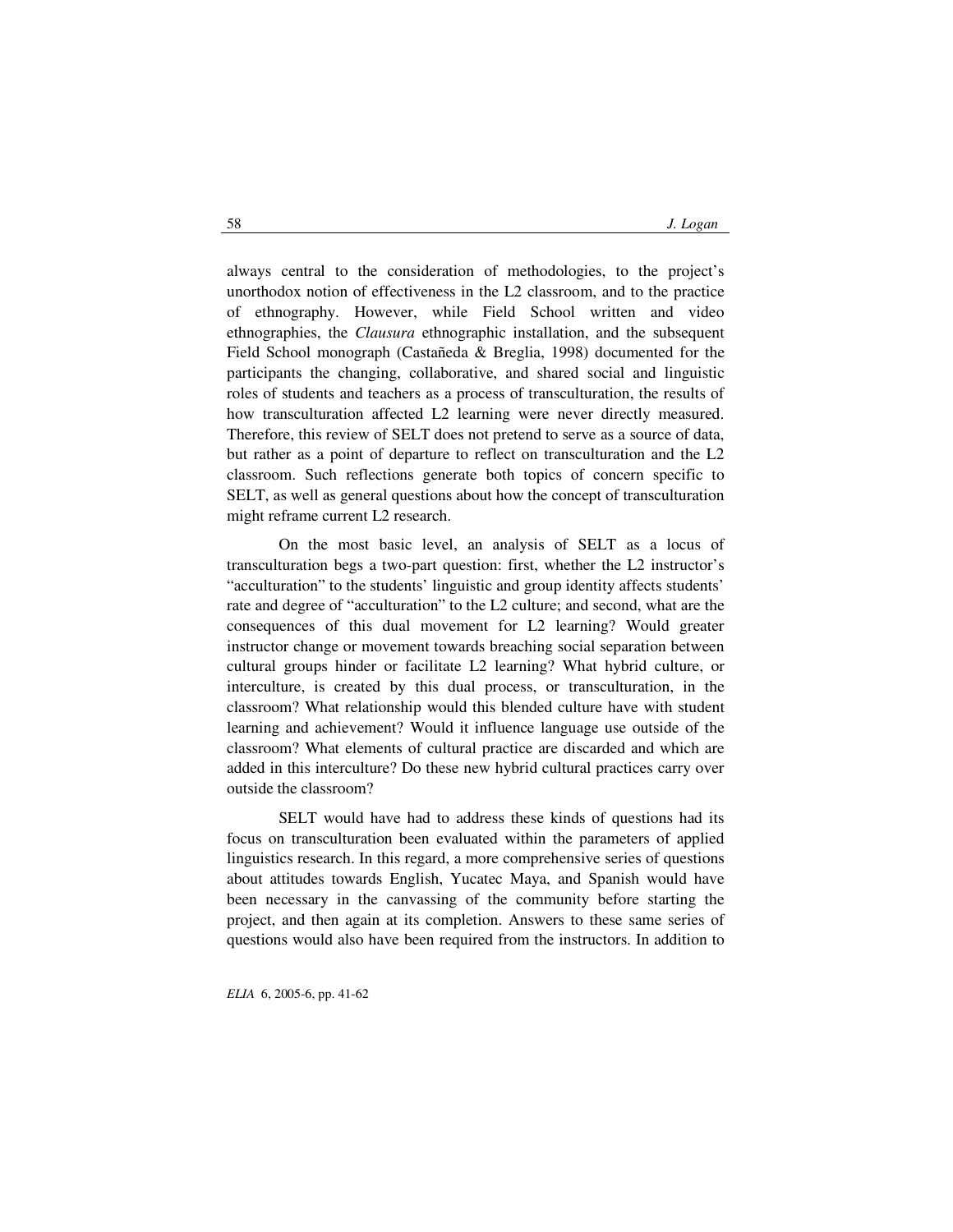language issues, the survey instrument would have needed to focus on the cultural and social constructions of "student" and "teacher" for both the Pisteleños and the field school students. Would viewing the English teacher as a student of Maya support Maya students learning English or not? In other words, in the transcultural space in which teachers and students flow into both roles is student L2 learning facilitated? An assessment of the notions, expectations, and attitudes about the roles of teachers and students in terms of authority, power, control, value, respect, gender, age, race, collaboration, and cooperation would need to be made from both groups at the beginning and the end of the project as well as an assessment of class behavior.

Further attention to specific classroom exercises of SELT could evaluate if and how certain practices influenced specific attitudes and expectations about student-teacher relationships and affected L2 learning. For example, in exercises such as group singing, dancing, and playing that SELT believed would diminish physical space between class members, was there an equivalent and measurable diminishing of social space and did it reinforce or weaken the affective environment? Further examination of teacher adaptation in the classroom might have addressed whether teachers' greater knowledge of and proximity to the academic practices common to the students' cultural context encouraged or impeded L2 learning.

In promoting instructors' adaptation to student cultural identity SELT used the EFL classroom as a space to value the Maya language and assumed that the interculture produced by transculturation would positively affect student and teacher attitudes about the use and social functions of Yucatec Maya. That hypothesis was never supported through data other than that of the anecdotal and experiential ethnographies of the program, but it merits further consideration. In a program like SELT, would EFL-instructor attitudes about Yucatec Maya have any correlation to student attitudes and uses of Maya? How would student and instructor attitudes change during the course of the program? If community attitudes towards Maya were seen as more negative than those of the instructors, how would this be accommodated in the interculture? Could a positive attitude towards English be linked to a more positive attitude towards Maya and vice versa? How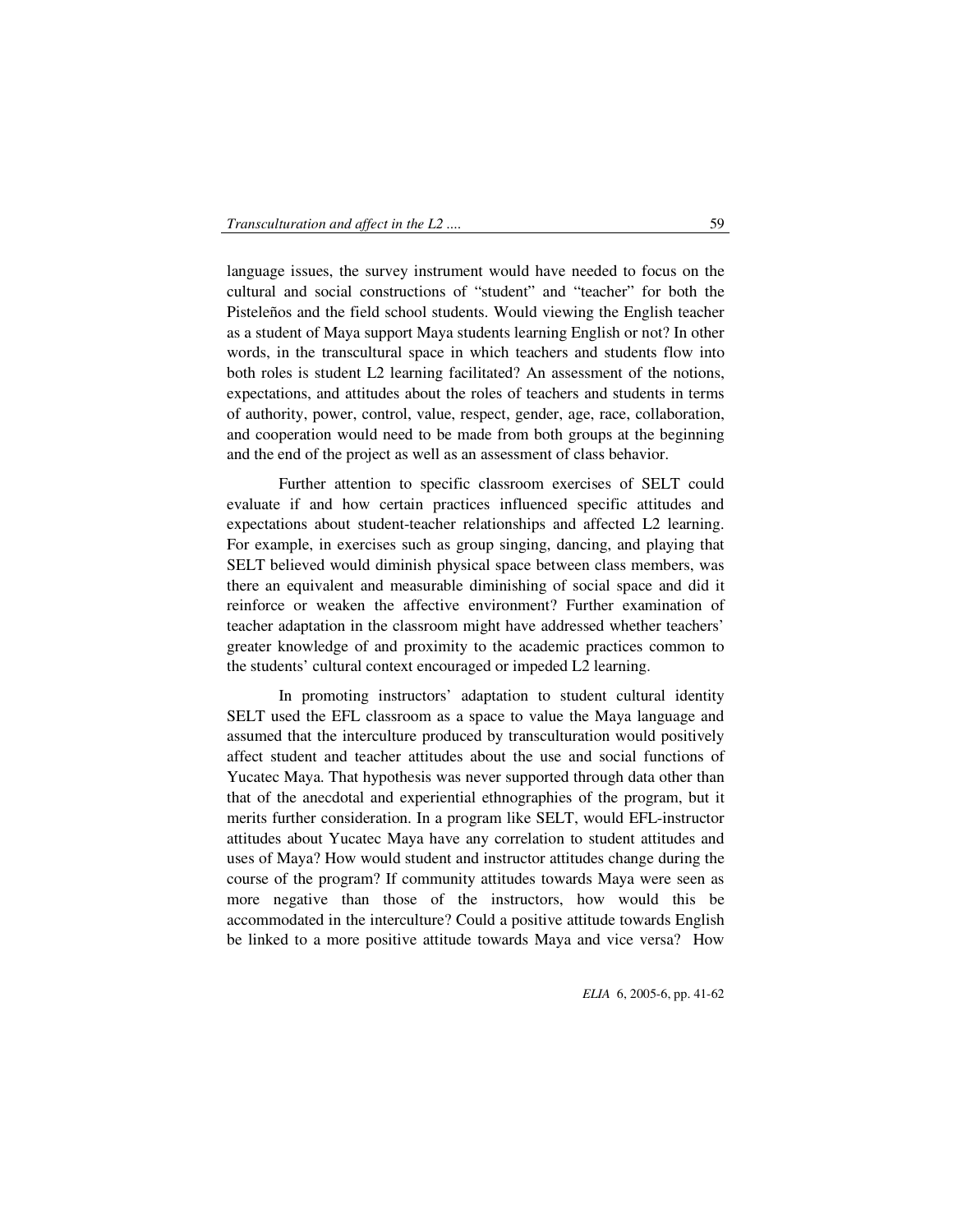would greater mutual use of Yucatec Maya by instructors and students affect the learning of English? Would learning English in a community where English is an important economic tool reduce the frequency of Maya usage despite positive attitudes in the classroom? Would a growing Maya-English classroom interculture affect attitudes towards use of Spanish outside the home?

SELT hypothesized that its attention to affect, to diminishing the social spaces between the language cultures, and to using Yucatec Maya as a communicative tool would facilitate the learning of English, value the Maya language, and create a greater empathy and understanding between the Field School and the Pisteleños. Although supporting evidence was not based on empirical data or assessment of language achievement, the student ethnographies that documented growth and change and the collaborative, multi-lingual, celebratory tone of the ethnographic installation, or *Clausura,*  indicated a shared learning and communicative success to the community and Field School participants alike.

As a hybrid ethnographic-applied linguistic construct, SELT may not have fulfilled either discipline's expectations for results or data. That is the consequence of its own hybridity. Nevertheless, it may suggest possibilities for future linguistic, pragmatic, affective, methodological, and ethnographic considerations for the L2 classroom. SELT offered an example of how the L2 classroom can work to acknowledge cultural differences and support the maintenance of indigenous languages. And perhaps, most importantly, it provided a model of transculturation as a transdisciplinary concept that might more easily engage the socio-linguistic complexities and the opposing cultural tendencies of differentiation and homogenization within an evermore globalized world.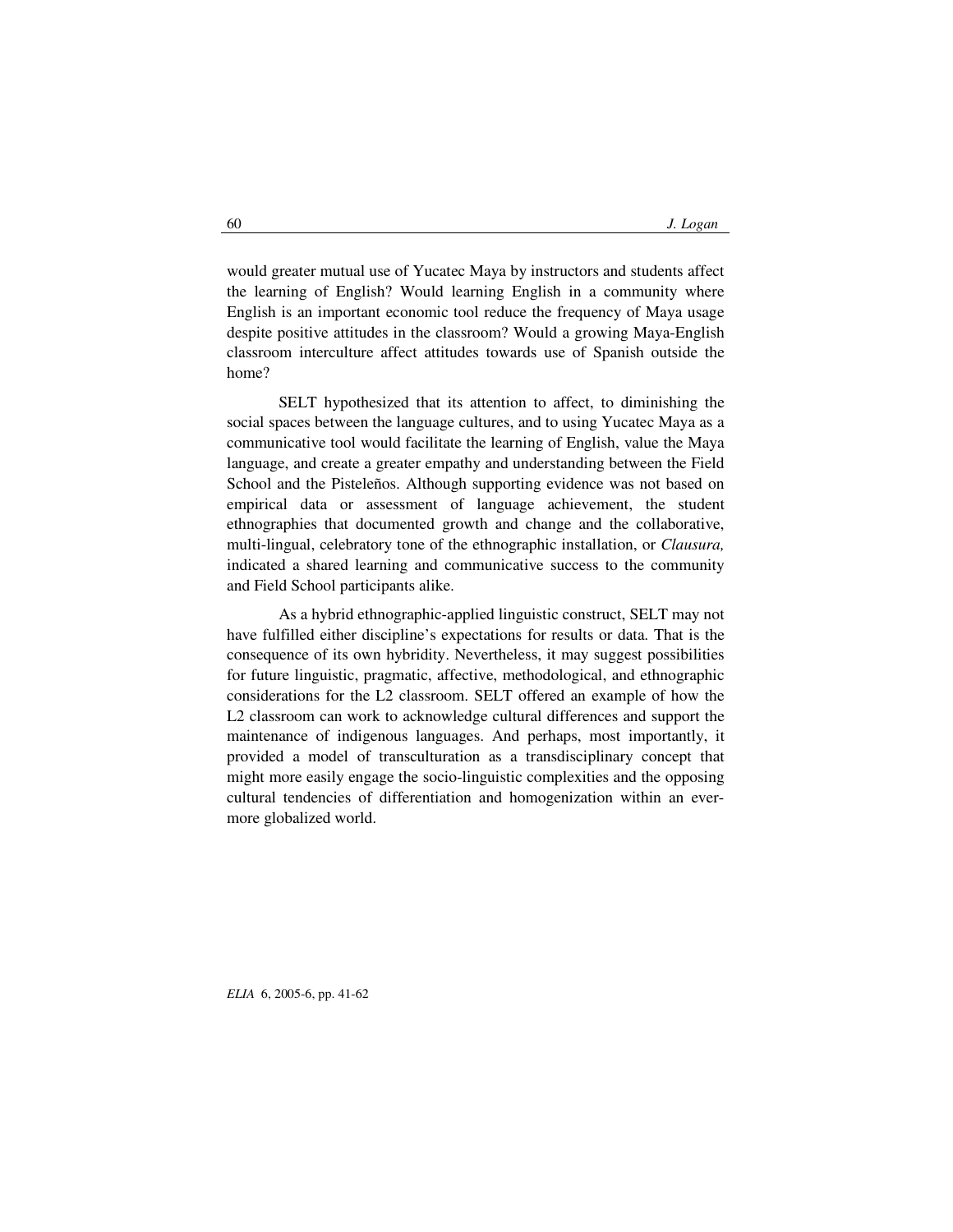## **References**

- Arnold, J., & Brown, H.D. (1999). A Map of the Terrain. In J.Arnold (Ed.), *Affect in Language Learning*. (pp. 1-24). Cambridge: Cambridge University Press.
- Briceño Chel, F. (2002). Lengua e identidad entre los mayas de la península de Yucatán. In *Los investigadores de la cultura maya 10*. (pp. 370- 379). Campeche: Universidad Autónoma de Campeche-SECUD.
- Castañeda, Q. E. & Breglia, L.C. (1998). *1997-98 Monograph of the Field School in Experimental Ethnography*. Unpublished Manuscript.
- Clifford, J., & Marcus, G.E. (Eds). (1986). *Writing Culture: The Poetics and Politics of Ethnography*. Berkeley and Los Angeles: University of California Press.
- Freire, P. (1970). *Pedagogy of the Oppressed*. New York: Seabury Press.
- Gabbert, W. (2004). *Ethnicity and Social Inequality in Yucatán since 1500*. Tucson: University of Arizona Press.
- Giroux, H.A. (1997). *Pedagogy and the Politics of Hope: Theory, Culture, and Schooling, A Critical Reader*. Boulder: Westview Press.
- Güémez Pineda, M.A. (2003). Consideraciones sobre la lengua maya en Yucatán. http://www.uady.mx/sitios/mayas/articulos/consideraciones. html
- Jensen, E. (1995). *The Learning Brain*. CA: Turning Point.
- Krashen, S., & Terrel, T. (1983). *The Natural Approach: Language Acquisition in the Classroom*. Oxford: Pergamon Press.
- Lozanov, G. (1979). *Suggestology and Outlines of Suggestopedy*. New York: Grodon and Breach.
- Kondo-Brown, K. (2004). Investigating interviewer-candidate interactions during oral interviews for child L2 learners. *Foreign Language Annals, 37*, 602-613.